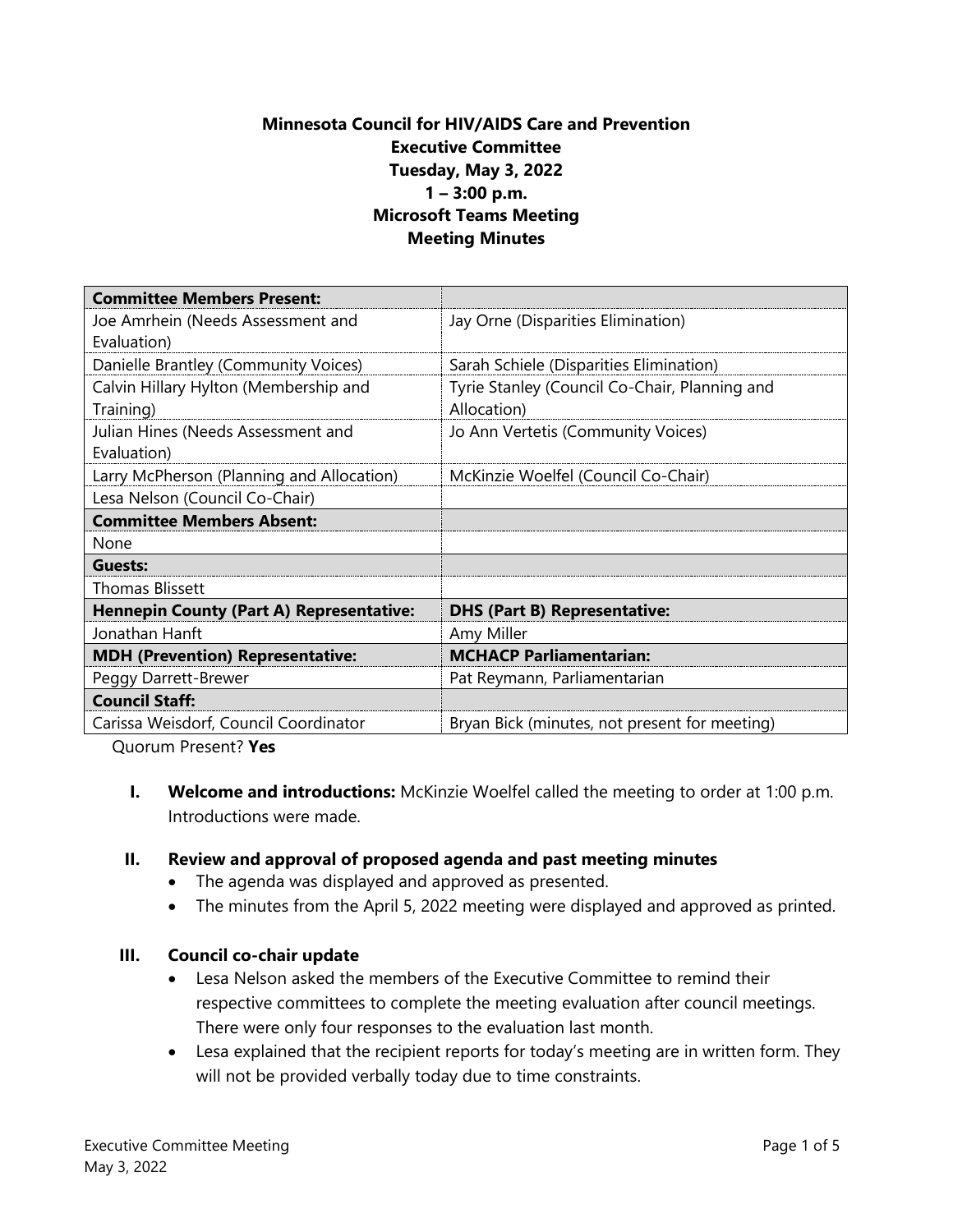## **IV. Committee Reports**

### **A. Planning and Allocations Committee**

• Larry McPherson reported that the Planning and Allocations Committee kicked off its preparation work for the priority setting and resource allocation (PSRA) process. Council staff provided training and the committee agreed to use the same resource allocation process as last cycle.

#### **B. Membership and Training Committee**

- Tyrie Stanley read *Action Item: New Membership Election.*
- McKinzie Woelfel called for a voice vote on the Membership and Training Committee's recommendation of Doug Peterson, Damon Romar and Gage Urvina to fill unexpired council terms ending on February 29, 2024. All votes were in favor of the recommendation and a ballot will be given to the council.

#### **C. Needs Assessment and Evaluation Committee**

- Julian Hines and Joe Amrhein reported that the Needs Assessment and Evaluation Committee discussed transportation needs for people living with HIV in Greater Minnesota.
- The committee also received training on using the [data dashboard.](https://app.powerbigov.us/view?r=eyJrIjoiMmE0ZDA1MGMtNGQ0Ni00NmU1LTliN2UtM2E5Njk3NDQzYzZkIiwidCI6IjhhZWZkZjlmLTg3ODAtNDZiZi04ZmI3LTRjOTI0NjUzYThiZSJ9)

#### **D. Disparities Elimination Committee**

• The Disparities Elimination Committee will provide its update at the council meeting on May 10.

#### **E. Community Voices Committee**

• Jo Ann Vertetis reported that the Community Voices Committee will hold a hybrid meeting on Monday, May 9 at the Aliveness Project.

#### **V. Attendance policy ad hoc committee**

- Carissa Weisdorf explained that the committee needs to appoint members to serve on the ad hoc committee.
- Pat Reymann agreed that the Executive Committee needs to name the members of the ad hoc committee and determine who will chair it.
- McKinzie Woelfel stated that she, Larry McPherson, Jo Ann Vertetis and Calvin Hillary Hylton volunteered to serve on the ad hoc committee. She asked if any of those individuals present today wanted to volunteer as chair of the committee. Jo Ann Vertetis volunteered.
- McKinzie Woelfel asked if there was any objection to the ad hoc committee being created, with Jo Ann Vertetis serving as chair and Larry McPherson, Calvin Hillary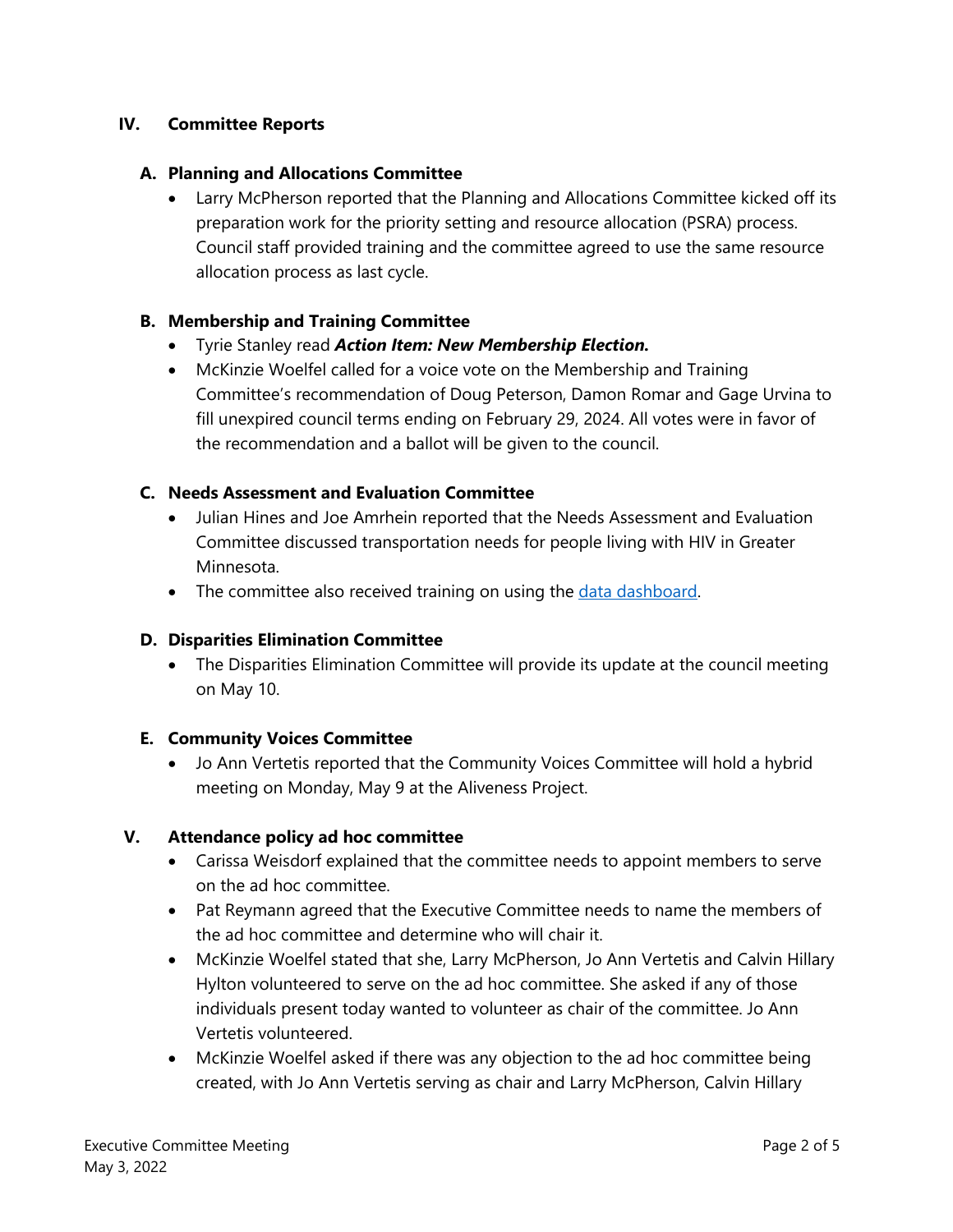Hylton and McKinzie Woelfel serving as additional members. There were no objections and the committee was created by unanimous consent.

- **VI. Recipient Reports:** McKinzie Woelfel explained that the recipient reports were provided in written format and will not be discussed to leave time for the co-chair leadership and facilitation training.
- **VII. Integrated planning update:** Carissa Weisdorf provided an update on the work of the integrated plan steering committee.
	- Carissa explained that the council is required to work with the Minnesota Department of Health (MDH), the Department of Human Services (DHS) and Hennepin County to create the integrated HIV care and prevention plan and submit it to the federal funders at both Centers for Disease Control and Prevention (CDC) and Health Resources and Services Administration (HRSA).
	- Carissa stated that the steering committee for the integrated plan development had its kick-off meeting last week. The committee consists of Carissa as the council staff representative, the three council co-chairs, and staff at the three government agencies.
	- Carissa explained that the work of the steering committee will be led by an outside project manager retained by DHS.
	- Carissa reviewed the activities that were conducted at the kickoff meeting.
		- o The steering committee reviewed and discussed a project charter and agreed to work through a shared site on Basecamp.
		- o The steering committee looked broadly at the components of the integrated plan and discussed how to divide the work.
		- o The steering committee will meet every other week at the beginning of the process. Once the steering committee's workplan is ready, work will be delegated to the relevant council committees.

## **VIII. Results of in-person meeting survey**

- Carissa Weisdorf displayed the in-person meeting survey results and reported that 32 council and community members responded. The survey was sent to all council members and community members.
- A council member asked how the response about serving food might be different if the question was worded "if people would be comfortable having food served".
- A council member asked what Hennepin County's current protocols are regarding meeting in person and vaccination requirements. Carissa said that council staff is trying to get those answers from Hennepin County leadership. She shared that Hennepin County has expressed a commitment to enhancing meeting spaces so that Microsoft Teams can be easily integrated to allow for hybrid meetings. Carissa said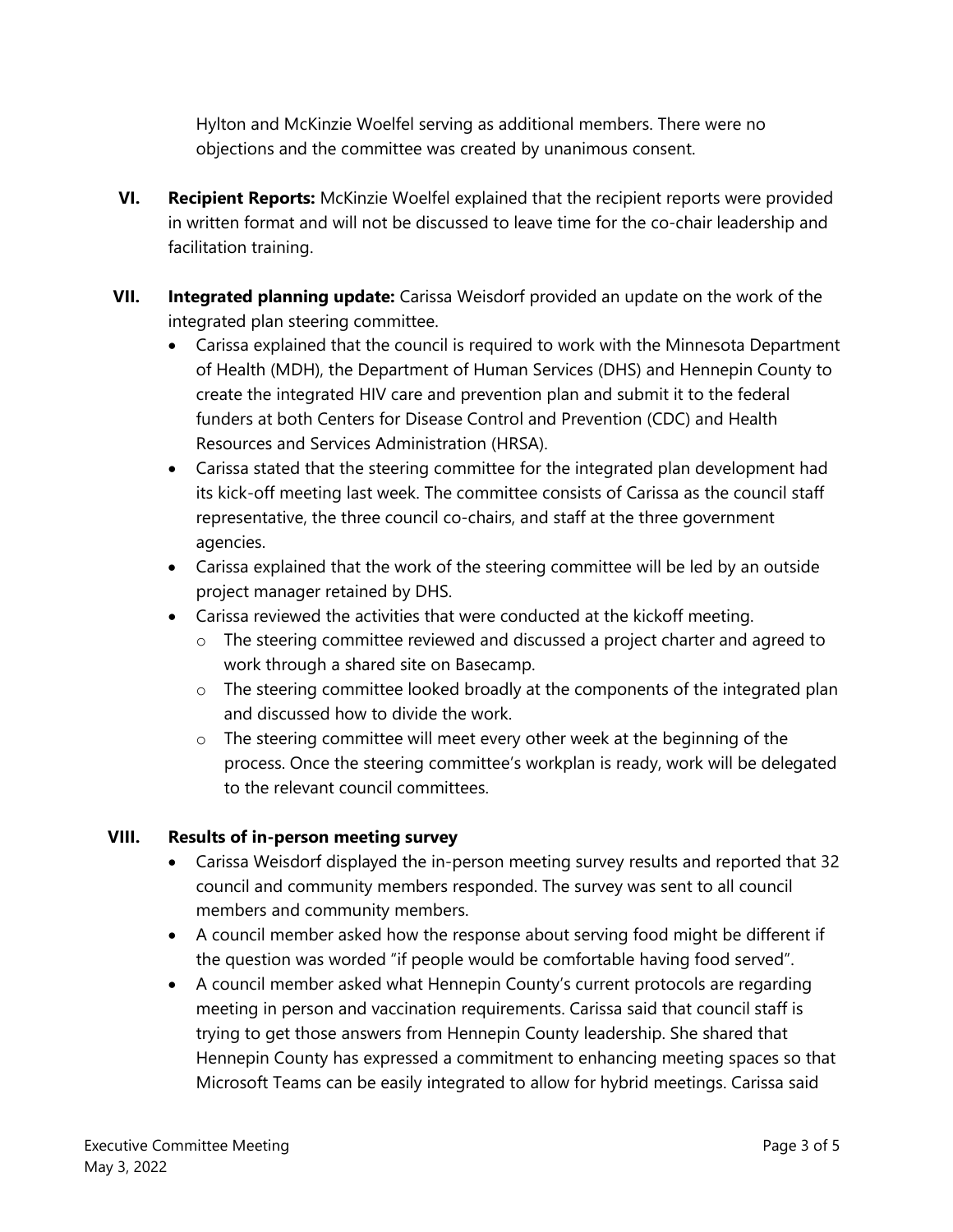that other planning councils that are already doing hybrid meetings have encountered some difficulties with making it work well for everybody.

- Carissa shared that she was surprised at the high number of respondents who said they wanted to continue with virtual meetings. A committee member stated that her preference is to move to a hybrid meeting format.
- A council member asked if Hennepin County has a timeframe set to make decisions about how to conduct meetings. Carissa stated that the in-person meeting survey is a first step, and that the council might not have the authority to require vaccinations or masks at public meetings.
- Carissa pointed out that many respondents stated they would feel more comfortable with rooms that allow social distancing, so recommended this should be incorporated in future on-site meetings.

# **IX. Review council meeting agenda:** Carissa Weisdorf displayed and reviewed the *Proposed Agenda for the May 10, 2020 meeting of the Minnesota Council for HIV/AIDS Care and Prevention***.**

#### **X. Unfinished Business / New Business**

- No unfinished business was discussed.
- No new business was discussed.
- **XI. Announcements:** Larry McPherson asked that the committee take a moment of silence in honor of Carissa Weisdorf's cousin.

## **XII. Co-chair leadership and facilitation training:** Carissa Weisdorf presented the *Leadership and facilitation training for co-chairs.*

**XIII. Adjourn:** The meeting adjourned at 3 p.m.

#### **Meeting Summary:**

- The Executive Committee heard updates from the co-chairs of all the council committees.
- The committee voted in favor of recommending Doug Peterson, Damon Romar and Gage Urvina to the full council to fill unexpired council terms ending on February 29, 2024.
- The Executive Committee assigned members and selected a co-chair for the ad hoc committee to review and recommend changes to the council attendance policy.
- An update from the steering committee for the integrated plan was provided.
- Council staff presented the results of the in-person meeting survey.
- Council staff provided leadership and facilitation training for the council and committee co-chairs.